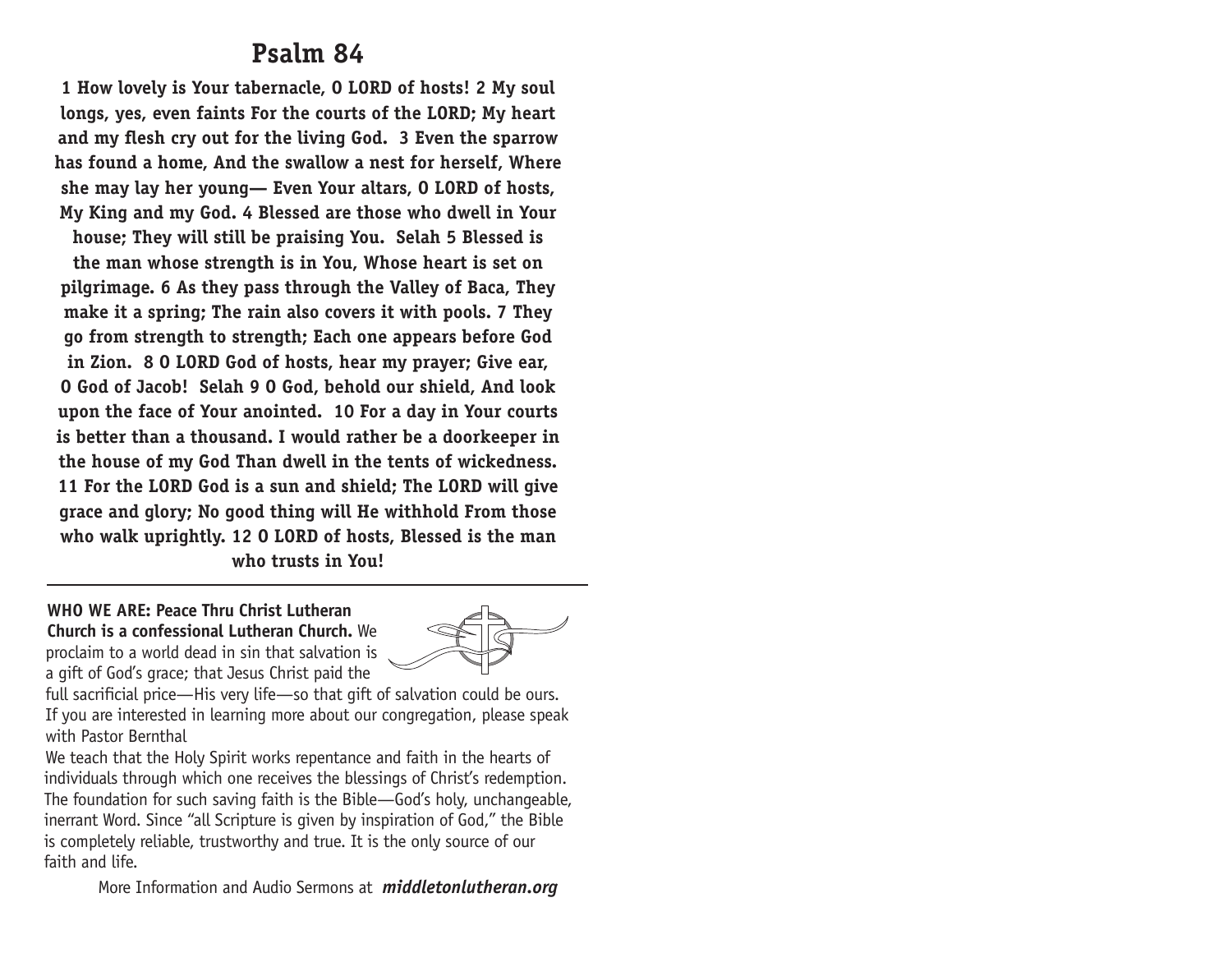# **Peace Thru Christ Lutheran Church and School**

Pastor: Mark H. Bernthal • School Teacher: Ms. Jennifer Ohlmann

Organist: Mrs. Karen Schaser **Church/Office (608) 233-2244 Parsonage (608) 442-9986** 3232 West Point Rd. Middleton, Wisconsin 53562 *middletonlutheran.org*

# **Pre-service Preparation: Ps. 84 on back of bulletin THE ORDER OF Service**

**Worship Supplement, p. 12**

| Opening Hymn: 783                            |
|----------------------------------------------|
| Before Sermon: 337                           |
| Choir: "Arm These Thy Soldiers, Mighty Lord" |
| Children:  "Lord, Be My Rock"                |
| Offering Hymn: 792                           |
| Closing Hymn: 800                            |

# **Scripture Readings:**

# **Acts 17:22-34**

Paul was invited by the Athenians to speak about "this new doctrine… bringing some strange things to our ears." Paul used the opportunity to reveal the unknown God to these people. He told them that even though they were "very religious" worshipping many gods, they did not know the only God that exists—the Creator of heaven and earth, who preserves, protects and directs all life in the world. Paul proclaimed a coming judgment but when he mentioned Christ's resurrection some of them mocked Paul while

### **Peace Thru Christ Lutheran Church & School • Announcements**

(John 21:15) In keeping with these divine directives, Christian parents do all in their power to see that their children are raised in the Christian faith. This includes much daily and natural instruction in the Christian home. Christian parents will also utilize the educational opportunities and blessings the Lord offers them through their church worship attendance, Sunday School, the Christian Day School, Confirmation. Through these agencies they receive an ongoing and thorough training in the Word of the Lord. Christian parents and congregations have always recognized the importance of instilling the Christian faith and values in their children during their earliest formative years. This is intended to train and fortify them for spiritual challenges, temptations and dangers that they will inevitably face both during their adolescent and adult years. They and we live in an evil and ungodly world and only a faith firmly anchored in its Savior and His Word will survive. Christian education in all of its forms is essential and vital. For many generations, the Lutheran Church has used Confirmation as one of its spiritual tools. While simply a "custom," its benefits make it an important part of our church life. Using Luther's Catechism, the children are carefully taught the main teachings of God's Word through the "Six Chief Parts" of the Catechism—the 10 Commandments, Apostles' Creed, Sacraments of Holy Baptism and Holy Communion, Lord's

Prayers and Ministry of the Keys and Confession. This instruction is the chief part of confirmation. Upon completing the course, the young people are "examined" so that all may know both their preparedness and their desire to become a communicant member of the congregation and to worthily receive the Lord's Supper. On the day of their Confirmation, these Christian young people pledge their lifelong allegiance to their Savior and His Word. May all of us use this day to pray for and encourage our confirmands Nichole, Kirsten and Rachel, and other Christian youth in their faith. And may God by His Grace keep us faithful so that all of us may one day receive the glorious "crown of life" as we are eternally "confirmed" in heavenly glory through our Christian death.

#### **Kirsten Sara Brandle:**

*Teach me Your way, O LORD; I will walk in Your truth; Unite my heart to fear Your name. Psalm 86:11*

### **Nichole Jennifer Brandle:**

*Be strong and of good courage, do not fear nor be afraid of them; for the LORD your God, He is the One who goes with you. He will not leave you nor forsake you. Deut. 31:6*

### **Rachel Ruth Gerbitz::**

*Fight the good fight of faith, lay hold on eternal life, to which you were also called and have confessed the good confession in the presence of many witnesses. I Timothy 6:12*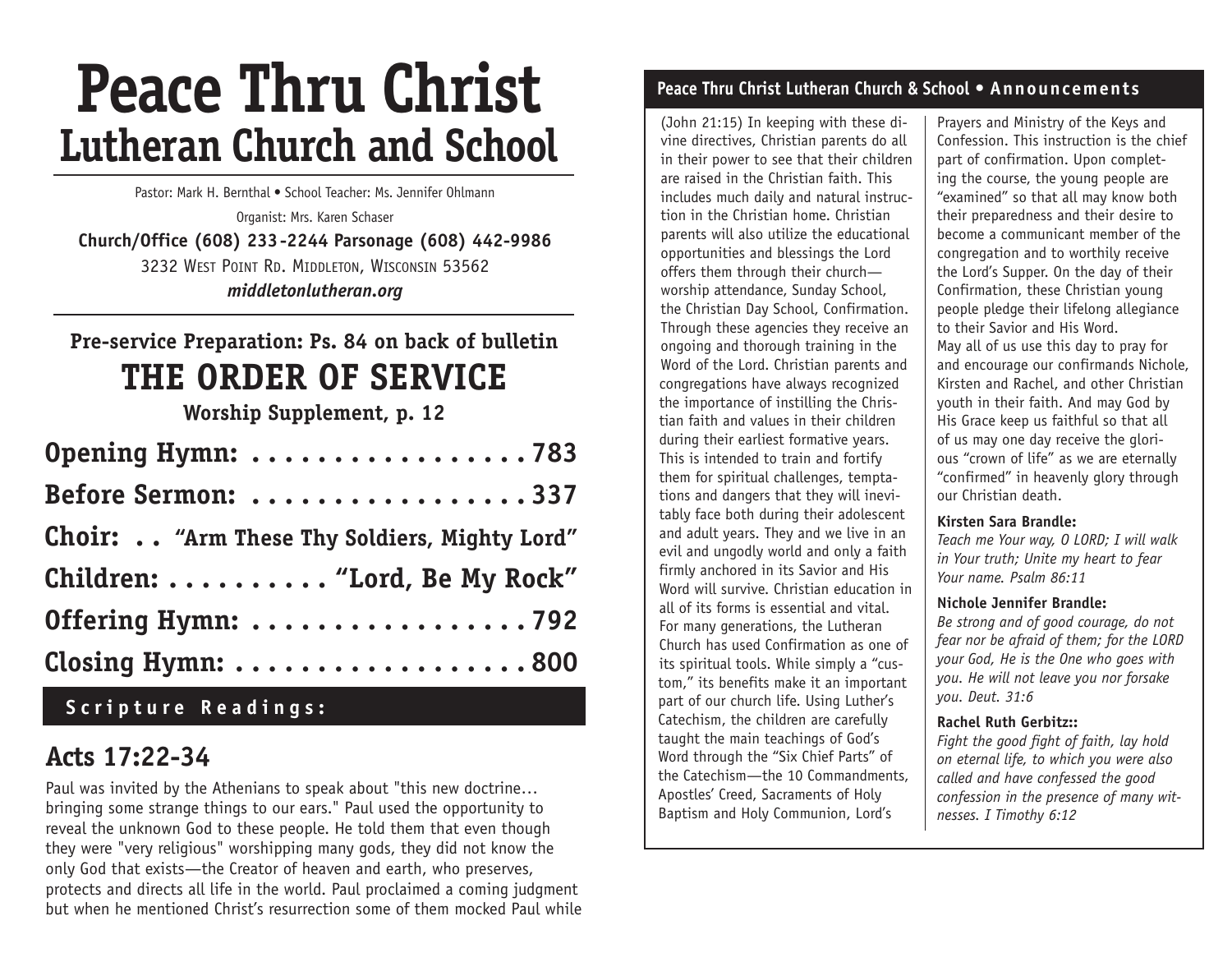### **Peace Thru Christ Lutheran Church & School • Announcements**

### **Youth Conference 2011**

This year's Youth Conference will be held August 2-6, at a retreat center in Ellington, MO (about 2½ hours south of St. Louis). It is for young people who have completed grade 8 through the second year of college. The cost is \$275, plus transportation. Financial aid is available. Speakers and organizers are from a number of CLC congregations. A bus will be available from Mankato. The conference will feature timely Christian topics, fellowship, and plenty of outdoor activities. Brochures and registration forms are available on the table in our church narthex, or see the Conference website online at: *www. youthconference.info.* The deadline for registrations is June 15 (late registration by July 15, at additional cost).

### **SPRING CHRISTIAN MUSIC FESTIVAL**

Luther Memorial Church of Fond du Lac, WI, is hosting a Spring Christian Music Festival. We are inviting your congregation members not only to come, but to participate as well. We welcome musicians of any age, of every kind (vocal, solo/ensemble, instrumental - wind, string, brass, keyboard, etc.) as well as Christian music of every genre (baroque to contemporary). The SCMF will take place at 4 p.m. on Sunday, June 5th, with a supper afterwards (Luther Memorial will provide the table service, as well as the meat and drinks. Those attending are encouraged to bring a bag of chips, salad, and/or dessert. Contact Pastor Neal Radichel -- nealradichel@gmail.com (920-922- 7421) or Pastor Paul Krause -- PTKrause@ clclutheran.com (920-398-2778) concerning what you would like to play or sing

**CARPOOLING OPPORTUNITY:** Anyone who is planning to attend the Arise and

Shine Retreat at Camp Jim in Minnesota June 9-12 and would like to carpool with someone please contact Craig Youngerberg at 563-568-8318 or via email at golfmech86@gmail.com. If you would provide a name and an address (and possibly a spot to meet along a major road if you live in a secluded area) I will try to coordinate a ride share. If there is anyone willing to provide transportation, please also let me know because carpooling doesn't work well without a vehicle... Hopefully we can help defray the driving costs for everyone and allow more people to attend. Here's an added benefit; what better way to get to know people than to spend several hours in the car with them? Looking forward to hearing from you and meeting you at the retreat! Craig Youngerberg

### **THE PURPOSE OF CONFIRMATION:**

Holy Baptism is "the washing of rebirth and renewing of the Holy Spirit," (Titus 3:5). Through this Sacrament, God receives little children into His Covenant and Kingdom of Grace, working faith in them and making them members of Christ's Church and temples of the Holy Spirit. And as God will not permit His faithfulness to fail, but keeps His promise of mercy, even so He says to each of His own: "Be faithful until death, and I will give you the crown of life." (Rev. 2:10) So that this purpose may be accomplished and children may grow in grace and Christian knowledge, the Lord commanded parents: "do not provoke your children to wrath, but bring them up in the training and admonition of the Lord." (Eph. 6:4) and His to Church He has said: "Feed My lambs."

*Continued on next page*

others said they would listen to him later. However the Word worked in the hearts of a few who were led to believe and a small group of Christians joined Paul in worship of the Triune God.

*22 Then Paul stood in the midst of the Areopagus and said, "Men of Athens, I perceive that in all things you are very religious; 23 for as I was passing through and considering the objects of your worship, I even found an altar with this inscription:*

### *TO THE UNKNOWN GOD.*

 *Therefore, the One whom you worship without knowing, Him I proclaim to you: 24 God, who made the world and everything in it, since He is Lord of heaven and earth, does not dwell in temples made with hands. 25 Nor is He worshiped with men's hands, as though He needed anything, since He gives to all life, breath, and all things. 26 And He has made from one blood every nation of men to dwell on all the face of the earth, and has determined their preappointed times and the boundaries of their dwellings, 27 so that they should seek the Lord, in the hope that they might grope for Him and find Him, though He is not far from each one of us; 28 for in Him we live and move and have our being, as also some of your own poets have said, 'For we are also His offspring.' 29 Therefore, since we are the offspring of*  God, we ought not to think that the Divine Nature is like gold or silver or *stone, something shaped by art and man's devising. 30 Truly, these times of ignorance God overlooked, but now commands all men everywhere to repent, 31 because He has appointed a day on which He will judge the world in righteousness by the Man whom He has ordained. He has given assurance of this to all by raising Him from the dead."*

*32 And when they heard of the resurrection of the dead, some mocked, while others said, "We will hear you again on this matter." 33 So Paul departed from among them. 34 However, some men joined him and believed, among them Dionysius the Areopagite, a woman named Damaris, and others with them.*

# **I Peter 3:15-22**

Peter encourages all of us to give a defense of our faith whenever we have an opportunity to give the "reason for the hope that is in" us. What should we confess? That Jesus suffered and died to pay for our sins, that He descended into hell to proclaim His victory, rose again from the dead and ascended into heaven and now rules all things.

 *15 But sanctify the Lord God in your hearts, and always be ready to give a defense to everyone who asks you a reason for the hope that is in you, with*